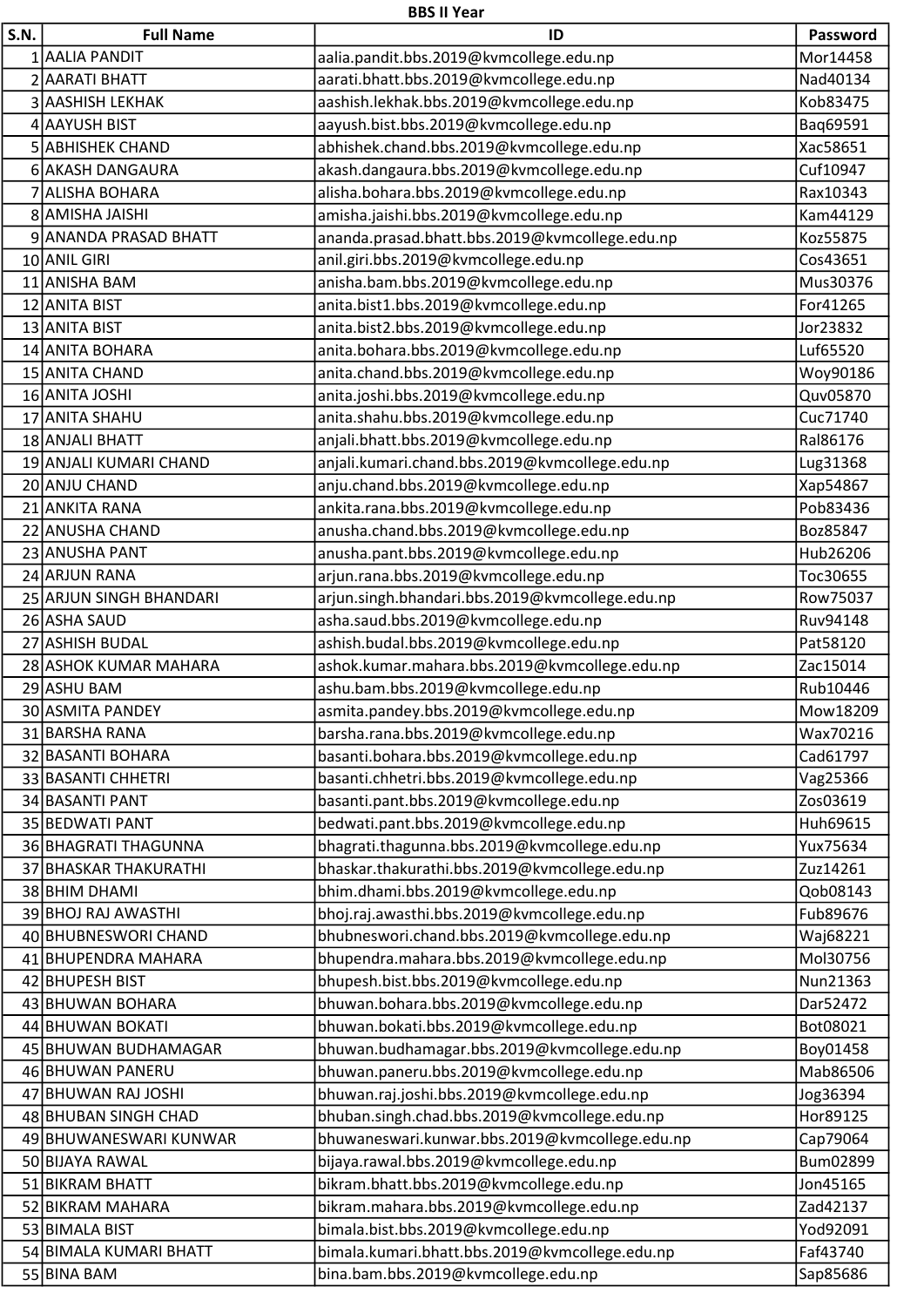| <b>S.N.</b> | <b>Full Name</b>            | ID                                               | Password |
|-------------|-----------------------------|--------------------------------------------------|----------|
|             | 56 BINDU JOSHI              | bindu.joshi.bbs.2019@kvmcollege.edu.np           | Yad38622 |
|             | 57 BINOD KUMAR PANDEY       | binod.kumar.pandey.bbs.2019@kvmcollege.edu.np    | Moq91965 |
|             | 58 BINOD PANT               | binod.pant.bbs.2019@kvmcollege.edu.np            | Gar09173 |
|             | 59 BIPANA KUMARI BHAT       | bipana.kumari.bhat.bbs.2019@kvmcollege.edu.np    | Loy65580 |
|             | 60 BIR BAHADUR CHAUDHARY    | bir.bahadur.chaudhary.bbs.2019@kvmcollege.edu.np | Bot83262 |
|             | 61 BIRENDRA BIST            | birendra.bist.bbs.2019@kvmcollege.edu.np         | Mom92086 |
|             | 62 BISHAKHA CHAUDHARY       | bishakha.chaudhary.bbs.2019@kvmcollege.edu.np    | Pad24603 |
|             | 63 BISHAL BHATT             | bishal.bhatt.bbs.2019@kvmcollege.edu.np          | Noh51959 |
|             | 64 BISHAL CHAND             | bishal.chand.bbs.2019@kvmcollege.edu.np          | Zas69537 |
|             | 65 CHANDANI RANA            | chandani.rana.bbs.2019@kvmcollege.edu.np         | Jad58446 |
|             | 66 CHANDRA DEV BHATT        | chandra.dev.bhatt.bbs.2019@kvmcollege.edu.np     | Kon53740 |
| 67          | <b>CHANDRA PANT</b>         | chandra.pant.bbs.2019@kvmcollege.edu.np          | Qum84556 |
|             | 68 CHET RAJ BHATT           | chet.raj.bhatt.bbs.2019@kvmcollege.edu.np        | Tup45094 |
|             | 69 CHITRA PANERU            | chitra.paneru.bbs.2019@kvmcollege.edu.np         | Wux16190 |
|             | 70 CHITRA RAWAL             | chitra.rawal.bbs.2019@kvmcollege.edu.np          | Yuz85961 |
|             | 71 DAMBARI PANDEY           | dambari.pandey.bbs.2019@kvmcollege.edu.np        | Cat91486 |
|             | 72 DAMBARU BUDHAPAL         | dambaru.budhapal.bbs.2019@kvmcollege.edu.np      | Maj53668 |
|             | 73 DEBAKI JOSHI             | debaki.joshi.bbs.2019@kvmcollege.edu.np          | Mak11401 |
|             | 74 DEEPA BHANDARI           | deepa.bhandari.bbs.2019@kvmcollege.edu.np        | Jog72664 |
|             | 75 DEEPIKA THAPA            | deepika.thapa.bbs.2019@kvmcollege.edu.np         | Yop87194 |
|             | 76 DHANA KUAMARI NATH       | dhana.kuamari.nath.bbs.2019@kvmcollege.edu.np    | Bot19528 |
| 77          | <b>DHANANJAYA JOSHI</b>     | dhananjaya.joshi.bbs.2019@kvmcollege.edu.np      | Low68393 |
|             | 78 DHANMATI KUNWAR          | dhanmati.kunwar.bbs.2019@kvmcollege.edu.np       | Yoc99853 |
|             | 79 DHIRENDRA ROKAYA         | dhirendra.rokaya.bbs.2019@kvmcollege.edu.np      | Maj47793 |
|             | 80 DIKSHYA SWAR             | dikshya.swar.bbs.2019@kvmcollege.edu.np          | Pah94759 |
|             | 81 DILIP SUNAR              | dilip.sunar.bbs.2019@kvmcollege.edu.np           | Gut84592 |
| 82          | <b>DINESH BAHADUR SINGH</b> | dinesh.bahadur.singh.bbs.2019@kvmcollege.edu.np  | Juv79803 |
|             | 83 DIPA BOKATI              | dipa.bokati.bbs.2019@kvmcollege.edu.np           | Cuy49211 |
|             | 84 DIPA JOSHI               | dipa.joshi.bbs.2019@kvmcollege.edu.np            | Bah97244 |
|             | 85 DIPA KUMARI AYEDI        | dipa.kumari.ayedi.bbs.2019@kvmcollege.edu.np     | Sot40157 |
|             | 86 DIPESH ROKAYA            | dipesh.rokaya.bbs.2019@kvmcollege.edu.np         | Hat82589 |
|             | 87 DIPESH SHRESTHA          | dipesh.shrestha.bbs.2019@kvmcollege.edu.np       | Gav35252 |
|             | 88 DIVESH CHAND             | divesh.chand.bbs.2019@kvmcollege.edu.np          | Duw58238 |
|             | 89 DIWAKAR BHATT            | diwakar.bhatt.bbs.2019@kvmcollege.edu.np         | Vop66386 |
|             | 90 DROPATI LUHAR            | dropati.luhar.bbs.2019@kvmcollege.edu.np         | Vul20016 |
|             | 91 DURGA BHANDARI           | durga.bhandari.bbs.2019@kvmcollege.edu.np        | Sam86301 |
|             | 92 DURGA DHAMI              | durga.dhami.bbs.2019@kvmcollege.edu.np           | Cah34148 |
|             | 93 GANESH BAHADUR CHAND     | ganesh.bahadur.chand.bbs.2019@kvmcollege.edu.np  | Ram43869 |
|             | 94 GAYATRI JOSHI            | gayatri.joshi.bbs.2019@kvmcollege.edu.np         | Tam83830 |
|             | 95 GAYATRI RAWAL            | gayatri.rawal.bbs.2019@kvmcollege.edu.np         | Bah72921 |
|             | 96 GOPAL DATT BHATT         | gopal.datt.bhatt.bbs.2019@kvmcollege.edu.np      | Jub72834 |
|             | 97 GORAKH BAHADUR DHAMI     | gorakh.bahadur.dhami.bbs.2019@kvmcollege.edu.np  | Qoj04197 |
|             | 98 GUNKESHORI MISHRA        | gunkeshori.mishra.bbs.2019@kvmcollege.edu.np     | Noj27264 |
|             | 99 GYANU PANT               | gyanu.pant.bbs.2019@kvmcollege.edu.np            | Buw76702 |
|             | 100 HARISH BADU             | harish.badu.bbs.2019@kvmcollege.edu.np           | Kaw44642 |
|             | 101 HARISH BHATT            | harish.bhatt.bbs.2019@kvmcollege.edu.np          | Yoc95251 |
|             | 102 HARISH JOSHI            | harish.joshi1.bbs.2019@kvmcollege.edu.np         | Nav19074 |
|             | 103 HARISH JOSHI            | harish.joshi2.bbs.2019@kvmcollege.edu.np         | Kup25678 |
|             | 104 HEM RAJ JOSHI           | hem.raj.joshi.bbs.2019@kvmcollege.edu.np         | Muf43067 |
|             | 105 HEMA BIST               | hema.bist.bbs.2019@kvmcollege.edu.np             | Bab42724 |
|             | 106 HEMA JOSHI              | hema.joshi.bbs.2019@kvmcollege.edu.np            | Was47228 |
|             | 107 HEMA NATH               | hema.nath.bbs.2019@kvmcollege.edu.np             | Gax88582 |
|             | 108 HEMA THAPA              | hema.thapa.bbs.2019@kvmcollege.edu.np            | Yap39958 |
|             | 109 HEMANI BHATT            | hemani.bhatt.bbs.2019@kvmcollege.edu.np          | Muv23204 |
|             | 110 HIMA CHAUDHARY          | hima.chaudhary.bbs.2019@kvmcollege.edu.np        | Goq22086 |
|             | 111 HIRA KUMARI BHANDARI    | hira.kumari.bhandari.bbs.2019@kvmcollege.edu.np  | Mov48861 |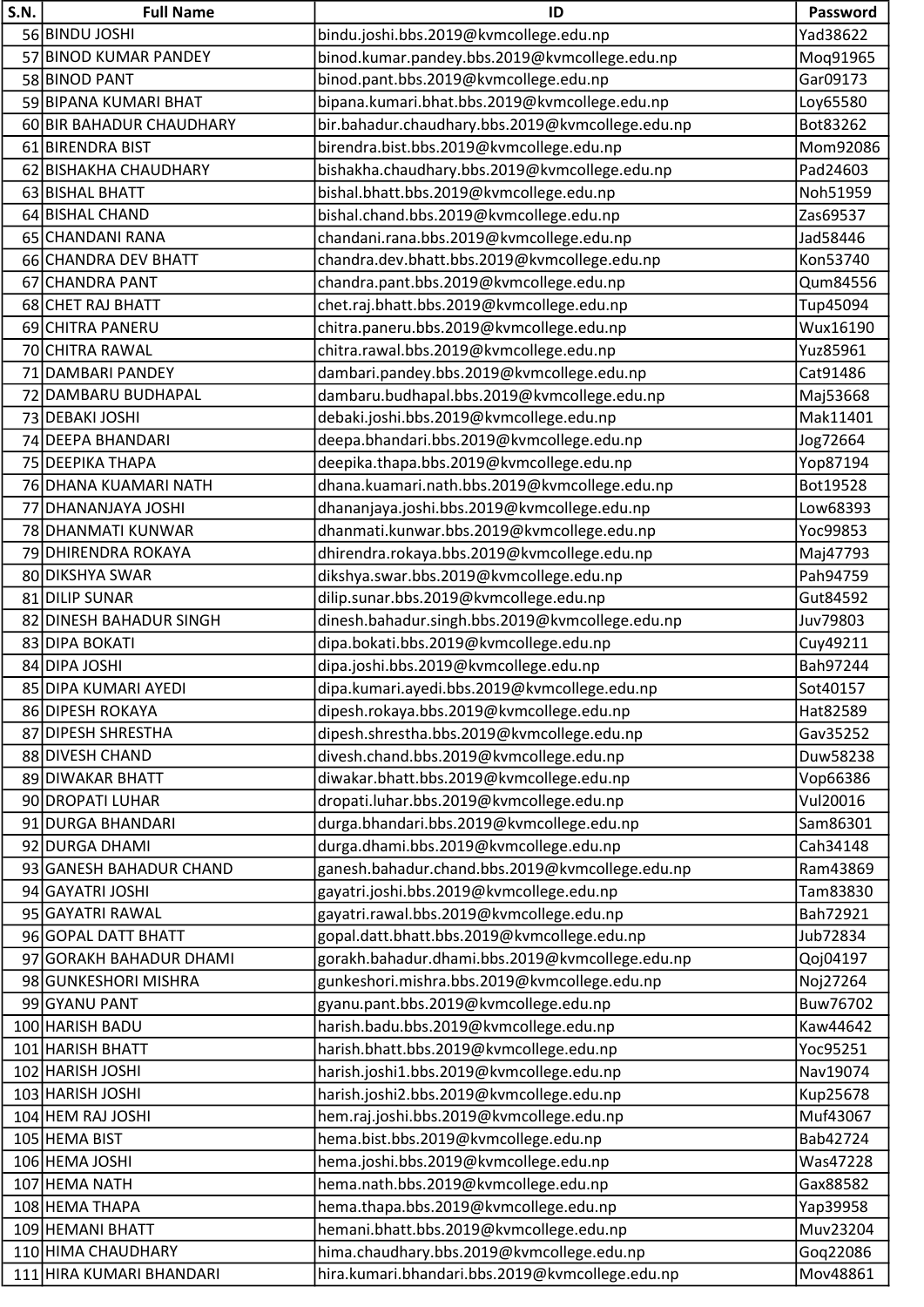| <b>S.N.</b> | <b>Full Name</b>          | ID                                               | Password |
|-------------|---------------------------|--------------------------------------------------|----------|
|             | 112 INNARA DHAMI          | innara.dhami.bbs.2019@kvmcollege.edu.np          | Wor44200 |
|             | 113 ISHWAR JOSHI          | ishwar.joshi.bbs.2019@kvmcollege.edu.np          | Qon77522 |
|             | 114 ISHWOR SINGH THAGUNNA | ishwor.singh.thagunna.bbs.2019@kvmcollege.edu.np | Bow52113 |
|             | 115 ISHWORI BHATTA        | ishwori.bhatta.bbs.2019@kvmcollege.edu.np        | Jul48448 |
|             | 116 ISHWORI KUMARI BOHARA | ishwori.kumari.bohara.bbs.2019@kvmcollege.edu.np | Mal82596 |
|             | 117 ISWORI KUMARI BOHARA  | iswori.kumari.bohara.bbs.2019@kvmcollege.edu.np  | Gud34238 |
|             | 118 JAGDISH BHATT         | jagdish.bhatt1.bbs.2019@kvmcollege.edu.np        | Sol36138 |
|             | 119 JAGDISH BHATT         | jagdish.bhatt2.bbs.2019@kvmcollege.edu.np        | Joy04410 |
|             | 120 JANAK RAJ JOSHI       | janak.raj.joshi.bbs.2019@kvmcollege.edu.np       | Ruh04241 |
|             | 121 JANAKI BIST           | janaki.bist.bbs.2019@kvmcollege.edu.np           | Vok05004 |
|             | 122 JANAKI JOSHI          | janaki.joshi.bbs.2019@kvmcollege.edu.np          | Kuv15525 |
|             | 123 JANAKI KUMARI BHATTA  | janaki.kumari.bhatta.bbs.2019@kvmcollege.edu.np  | Cub78267 |
|             | 124 JAYANTA RAJ PANDIT    | jayanta.raj.pandit.bbs.2019@kvmcollege.edu.np    | Hoj22715 |
|             | 125 JAYANTI KUMARI KUNWAR | jayanti.kumari.kunwar.bbs.2019@kvmcollege.edu.np | Jon51926 |
|             | 126 JYOTI AYER            | jyoti.ayer.bbs.2019@kvmcollege.edu.np            | Taw65248 |
|             | 127 JYOTI KALOUNI         | jyoti.kalouni.bbs.2019@kvmcollege.edu.np         | Xom50987 |
|             | 128 JYOTI KUMARI PANT     | jyoti.kumari.pant.bbs.2019@kvmcollege.edu.np     | Gup04088 |
|             | 129 KABINDRA SINGH        | kabindra.singh.bbs.2019@kvmcollege.edu.np        | Cag15360 |
|             | 130 KABIR JOSHI           | kabir.joshi.bbs.2019@kvmcollege.edu.np           | Suf22942 |
|             | 131 KABITA JOSHI          | kabita.joshi.bbs.2019@kvmcollege.edu.np          | Jor08584 |
|             | 132 KABITA SHAHI          | kabita.shahi.bbs.2019@kvmcollege.edu.np          | Yow10873 |
|             | 133 KAJAL NEPALI          | kajal.nepali.bbs.2019@kvmcollege.edu.np          | Duv62386 |
|             | 134 KALAWATI CHAND        | kalawati.chand.bbs.2019@kvmcollege.edu.np        | Boj34268 |
|             | 135 KALAWATI GUPTA        | kalawati.gupta.bbs.2019@kvmcollege.edu.np        | Gaz88983 |
|             | 136 KALPANA JOSHI         | kalpana.joshi.bbs.2019@kvmcollege.edu.np         | Dab06598 |
|             | 137 KALPANA MADAI         | kalpana.madai.bbs.2019@kvmcollege.edu.np         | Zaw53895 |
|             | 138 KALPANA PANT          | kalpana.pant.bbs.2019@kvmcollege.edu.np          | Vos79457 |
|             | 139 KALPANA THAKUR        | kalpana.thakur.bbs.2019@kvmcollege.edu.np        | Mov19118 |
|             | 140 KALPANA UPADHYAY      | kalpana.upadhyay.bbs.2019@kvmcollege.edu.np      | Cah05555 |
|             | 141 KAMAL RAJ JOSHI       | kamal.raj.joshi.bbs.2019@kvmcollege.edu.np       | Vur70815 |
|             | 142 KAMALA BHAT           | kamala.bhat.bbs.2019@kvmcollege.edu.np           | Dog48308 |
|             | 143 KAMALA BHATT          | kamala.bhatt.bbs.2019@kvmcollege.edu.np          | Cam80586 |
|             | 144 KANCHAN CHAND         | kanchan.chand.bbs.2019@kvmcollege.edu.np         | Vux78358 |
|             | 145 KANCHAN KUMARI BHATT  | kanchan.kumari.bhatt.bbs.2019@kvmcollege.edu.np  | Zon22189 |
|             | 146 KANCHAN LOHAR         | kanchan.lohar.bbs.2019@kvmcollege.edu.np         | Gur93173 |
|             | 147 KARAN DHAMI           | karan.dhami.bbs.2019@kvmcollege.edu.np           | Wat56523 |
|             | 148 KARAN PAL             | karan.pal.bbs.2019@kvmcollege.edu.np             | Gar14510 |
|             | 149 KARAN SINGH KARKI     | karan.singh.karki.bbs.2019@kvmcollege.edu.np     | Zum09492 |
|             | 150 KARAN SINGH PUJARA    | karan.singh.pujara.bbs.2019@kvmcollege.edu.np    | Hak12444 |
|             | 151 KARISHNA PRASAD BHATT | karishna.prasad.bhatt.bbs.2019@kvmcollege.edu.np | Yoj91332 |
|             | 152 KESHAB BAHADUR BIST   | keshab.bahadur.bist.bbs.2019@kvmcollege.edu.np   | Luz05521 |
|             | 153 KHAGENDRA BHATT       | khagendra.bhatt.bbs.2019@kvmcollege.edu.np       | Wof60979 |
|             | 154 KHAGESHWARI PANDEYA   | khageshwari.pandeya.bbs.2019@kvmcollege.edu.np   | Mun54593 |
|             | 155 KHAGESWARI BIST       | khageswari.bist.bbs.2019@kvmcollege.edu.np       | Jak64523 |
|             | 156 KHAGESWARI NEGI       | khageswari.negi.bbs.2019@kvmcollege.edu.np       | Qoc82040 |
|             | 157 KIRAN KHADKA          | kiran.khadka.bbs.2019@kvmcollege.edu.np          | Loz18648 |
|             | 158 KIRAN PANDEYA         | kiran.pandeya.bbs.2019@kvmcollege.edu.np         | Duc81940 |
|             | 159 KISHOR SINGH DHAMI    | kishor.singh.dhami.bbs.2019@kvmcollege.edu.np    | Gug90218 |
|             | 160 KOPILA DHAMI          | kopila.dhami.bbs.2019@kvmcollege.edu.np          | Vot38002 |
|             | 161 KOPILA JOSHI          | kopila.joshi.bbs.2019@kvmcollege.edu.np          | Gun45201 |
|             | 162 KRISHNA BHATT         | krishna.bhatt.bbs.2019@kvmcollege.edu.np         | Huf28639 |
|             | 163 KRITIKA JOSHI REGMI   | kritika.joshi.regmi.bbs.2019@kvmcollege.edu.np   | Cas48077 |
|             | 164 KUMARI DIPA JOSHI     | kumari.dipa.joshi.bbs.2019@kvmcollege.edu.np     | Fuc05799 |
|             | 165 KUMARI MAMATA PANT    | kumari.mamata.pant.bbs.2019@kvmcollege.edu.np    | Gov09496 |
|             | 166 KUMARI SUSMITA NATH   | kumari.susmita.nath.bbs.2019@kvmcollege.edu.np   | Bub77388 |
|             | 167 KUMRI DEBAKI KATHAYAT | kumri.debaki.kathayat.bbs.2019@kvmcollege.edu.np | Now48424 |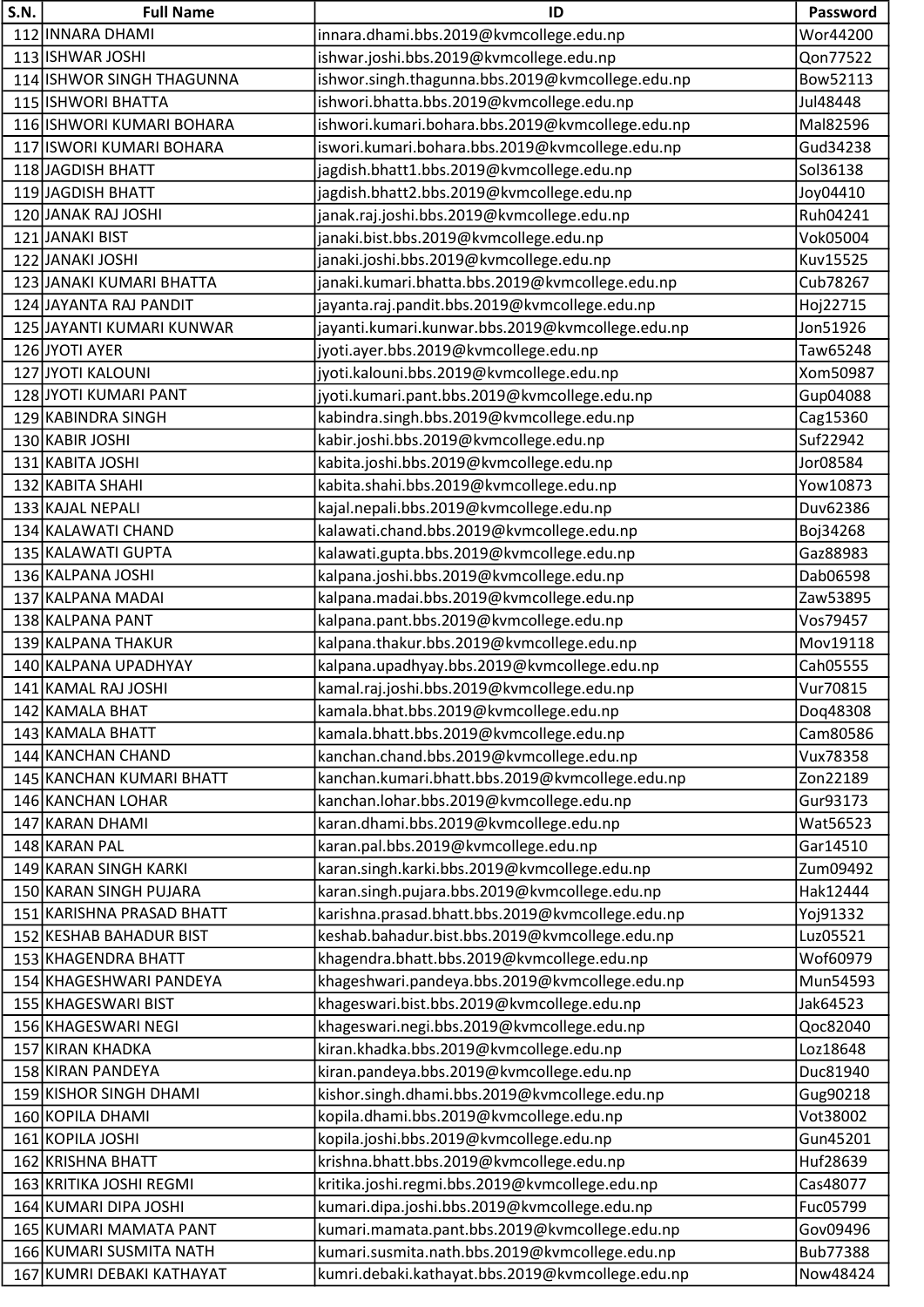| <b>S.N.</b> | <b>Full Name</b>              | ID                                                   | Password |
|-------------|-------------------------------|------------------------------------------------------|----------|
|             | 168 LALIT NATH                | lalit.nath.bbs.2019@kvmcollege.edu.np                | Nof68891 |
|             | 169 LALIT PRASAD BHATT        | lalit.prasad.bhatt.bbs.2019@kvmcollege.edu.np        | Zoc69671 |
|             | 170 LAXMAN DATT AWASTHI       | laxman.datt.awasthi.bbs.2019@kvmcollege.edu.np       | Dod30024 |
|             | 171 LAXMAN KHADKA             | laxman.khadka.bbs.2019@kvmcollege.edu.np             | Pum98901 |
|             | 172 LAXMI DHANUK              | laxmi.dhanuk.bbs.2019@kvmcollege.edu.np              | Huv58451 |
|             | 173 LAXMI KUMARI NEGI         | laxmi.kumari.negi.bbs.2019@kvmcollege.edu.np         | Yar19821 |
|             | 174 LAXMI NATH                | laxmi.nath.bbs.2019@kvmcollege.edu.np                | Log46203 |
|             | 175 LAXMI NEPALI              | laxmi.nepali.bbs.2019@kvmcollege.edu.np              | Hog55910 |
|             | 176 LILA KHADKA               | lila.khadka.bbs.2019@kvmcollege.edu.np               | Mal71795 |
|             | 177 LILAWATI BIST             | lilawati.bist.bbs.2019@kvmcollege.edu.np             | Way21781 |
|             | 178 LOK RAJ PANT              | lok.raj.pant.bbs.2019@kvmcollege.edu.np              | Xaw25625 |
|             | 179 LOKENDRA PRASAD JOSHI     | lokendra.prasad.joshi.bbs.2019@kvmcollege.edu.np     | Law96836 |
|             | 180 MAHESH BAHADUR BIST       | mahesh.bahadur.bist.bbs.2019@kvmcollege.edu.np       | Tuv44425 |
|             | 181 MAHESH DAMAI              | mahesh.damai.bbs.2019@kvmcollege.edu.np              | Day65202 |
|             | 182 MAHESH KHATRI             | mahesh.khatri.bbs.2019@kvmcollege.edu.np             | Tuj30610 |
|             | 183 MAMATA BHATTA             | mamata.bhatta.bbs.2019@kvmcollege.edu.np             | Vov60489 |
|             | 184 MANAKI BOHARA             | manaki.bohara.bbs.2019@kvmcollege.edu.np             | Qaq25013 |
|             | 185 MANDEV BHATT              | mandev.bhatt.bbs.2019@kvmcollege.edu.np              | Mol11782 |
|             | 186 MANISHA BHATT             | manisha.bhatt.bbs.2019@kvmcollege.edu.np             | Guj61348 |
|             | 187 MANISHA BIST              | manisha.bist.bbs.2019@kvmcollege.edu.np              | Kar92060 |
|             | 188 MANISHA BOKATI            | manisha.bokati.bbs.2019@kvmcollege.edu.np            | Roz14250 |
|             | 189 MANISHA KHATRI            | manisha.khatri.bbs.2019@kvmcollege.edu.np            | Tay61231 |
|             | 190 MANISHA PELA              | manisha.pela.bbs.2019@kvmcollege.edu.np              | Jot49009 |
|             | 191 MANISHA SAUD              | manisha.saud.bbs.2019@kvmcollege.edu.np              | Taw66651 |
|             | 192 MANJU BHATT               | manju.bhatt1.bbs.2019@kvmcollege.edu.np              | Loq88805 |
|             | 193 MANJU BHATT               | manju.bhatt2.bbs.2019@kvmcollege.edu.np              | Coq32957 |
|             | 194 MANMATI BHATT             | manmati.bhatt.bbs.2019@kvmcollege.edu.np             | Kuf23558 |
|             | 195 MANOJ BAHADUR BUCHA MAGAR | manoj.bahadur.bucha.magar.bbs.2019@kvmcollege.edu.np | Gof88546 |
|             | 196 MAYA BOHARA               | maya.bohara.bbs.2019@kvmcollege.edu.np               | Muj52852 |
|             | 197 MAYA JOSHI                | maya.joshi.bbs.2019@kvmcollege.edu.np                | Pag21708 |
|             | 198 MEENA DHAMI               | meena.dhami.bbs.2019@kvmcollege.edu.np               | Fuf50746 |
|             | 199 MEGHA KHATI               | megha.khati.bbs.2019@kvmcollege.edu.np               | Rag52552 |
|             | 200 MINA JOSHI                | mina.joshi.bbs.2019@kvmcollege.edu.np                | Yag66999 |
|             | 201 MINA SAUD                 | mina.saud.bbs.2019@kvmcollege.edu.np                 | Zov17772 |
|             | 202 MONA PALPALI              | mona.palpali.bbs.2019@kvmcollege.edu.np              | Wuy05357 |
|             | 203 MONIKA DANGAURA           | monika.dangaura.bbs.2019@kvmcollege.edu.np           | Gub58467 |
|             | 204 MUKESH BOHARA             | mukesh.bohara.bbs.2019@kvmcollege.edu.np             | Rax23263 |
|             | 205 NARAD DATT BHATT          | narad.datt.bhatt.bbs.2019@kvmcollege.edu.np          | Yup21366 |
|             | 206 NARBIR THAGUNNA           | narbir.thagunna.bbs.2019@kvmcollege.edu.np           | Wax26491 |
|             | 207 NARENDRA KARKI            | narendra.karki.bbs.2019@kvmcollege.edu.np            | Zug85563 |
|             | 208 NAWARAJ OJHA              | nawaraj.ojha.bbs.2019@kvmcollege.edu.np              | Tuc32351 |
|             | 209 NIRA JOSHI                | nira.joshi.bbs.2019@kvmcollege.edu.np                | Kaz98917 |
|             | 210 NIRAJ BOHARA              | niraj.bohara.bbs.2019@kvmcollege.edu.np              | Kut60388 |
|             | 211 NIRAJ SINGH KARKI         | niraj.singh.karki.bbs.2019@kvmcollege.edu.np         | Yuf01898 |
|             | 212 NIRAJAN BIST              | nirajan.bist.bbs.2019@kvmcollege.edu.np              | Xaw57567 |
|             | 213 NIRAJAN KATHAYAT          | nirajan.kathayat.bbs.2019@kvmcollege.edu.np          | Hux61511 |
|             | 214 NIRAJAN KHADAYAT          | nirajan.khadayat.bbs.2019@kvmcollege.edu.np          | Faw72610 |
|             | 215 NIRMALA BAM               | nirmala.bam.bbs.2019@kvmcollege.edu.np               | Bar73981 |
|             | 216 NIRMALA BOHARA            | nirmala.bohara.bbs.2019@kvmcollege.edu.np            | Pap00924 |
|             | 217 NIRMALA PAINTOLA          | nirmala.paintola.bbs.2019@kvmcollege.edu.np          | Jus11617 |
|             | 218 NIRMALA PANT              | nirmala.pant.bbs.2019@kvmcollege.edu.np              | Suw10661 |
|             | 219 NIRMALA THAGUNNA          | nirmala.thagunna1.bbs.2019@kvmcollege.edu.np         | Zor61888 |
|             | 220 NIRMALA THAGUNNA          | nirmala.thagunna2.bbs.2019@kvmcollege.edu.np         | Nal44658 |
|             | 221 NIRU KHATRI               | niru.khatri.bbs.2019@kvmcollege.edu.np               | Gun18006 |
|             | 222 NIRUTA BHATT              | niruta.bhatt.bbs.2019@kvmcollege.edu.np              | Qam47116 |
|             | 223 NISHA KUMARI BHAT         | nisha.kumari.bhat.bbs.2019@kvmcollege.edu.np         | Bur38471 |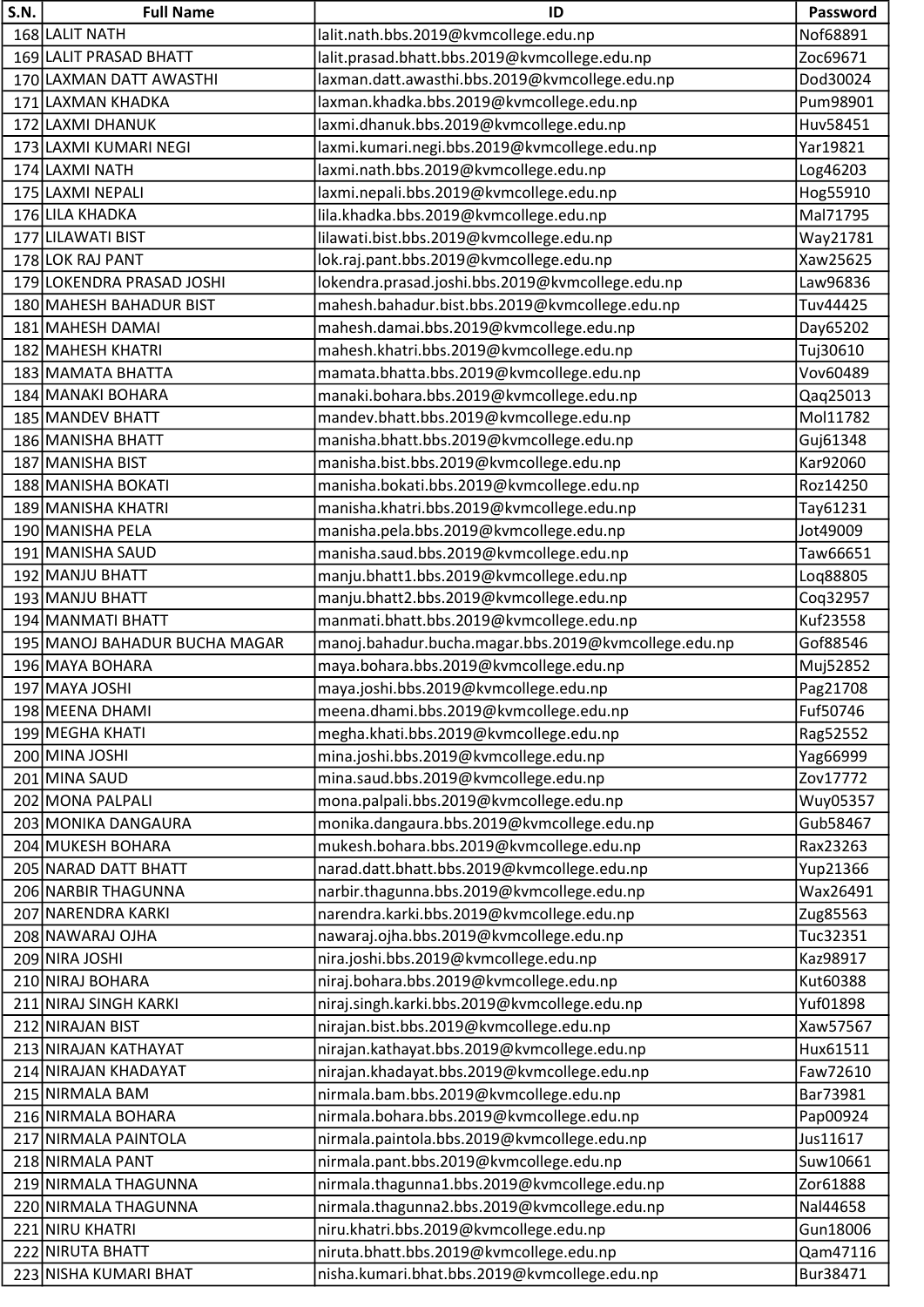| <b>S.N.</b> | <b>Full Name</b>                   | ID                                                                                | Password             |
|-------------|------------------------------------|-----------------------------------------------------------------------------------|----------------------|
|             | 224 PABITRA CHAND                  | pabitra.chand.bbs.2019@kvmcollege.edu.np                                          | Mox56466             |
|             | 225 PADAM RAJ JOSHI                | padam.raj.joshi.bbs.2019@kvmcollege.edu.np                                        | Gog43140             |
|             | 226 PADAM SINGH THAGUNNA           | padam.singh.thagunna.bbs.2019@kvmcollege.edu.np                                   | Qoc28523             |
|             | 227 PANKAJ BHATT                   | pankaj.bhatt.bbs.2019@kvmcollege.edu.np                                           | Naq45832             |
|             | 228 PANKAJ JOSHI                   | pankaj.joshi.bbs.2019@kvmcollege.edu.np                                           | Guc91041             |
|             | 229 PARASH KAPADI                  | parash.kapadi.bbs.2019@kvmcollege.edu.np                                          | Gof13366             |
|             | 230 PARMANAND BHATT                | parmanand.bhatt.bbs.2019@kvmcollege.edu.np                                        | Fad52885             |
|             | 231 PARMANAND JOSHI                | parmanand.joshi.bbs.2019@kvmcollege.edu.np                                        | Dap04868             |
|             | 232 PARVATI JOSHI                  | parvati.joshi.bbs.2019@kvmcollege.edu.np                                          | Xuc23201             |
|             | 233 PARWATI BHATT                  | parwati.bhatt.bbs.2019@kvmcollege.edu.np                                          | Pam78950             |
|             | 234 PARWATI BIST                   | parwati.bist.bbs.2019@kvmcollege.edu.np                                           | Jaz05924             |
|             | 235 PARWATI DHAMI                  | parwati.dhami.bbs.2019@kvmcollege.edu.np                                          | Cok43728             |
|             | 236 PASHUPATI JAGRI                | pashupati.jagri.bbs.2019@kvmcollege.edu.np                                        | Baj72129             |
|             | 237 PAWAN KATHAYAT                 | pawan.kathayat.bbs.2019@kvmcollege.edu.np                                         | Tas77760             |
|             | 238 PAWAN SAUD                     | pawan.saud.bbs.2019@kvmcollege.edu.np                                             | Hun55900             |
|             | 239 POOJA CHAND                    | pooja.chand.bbs.2019@kvmcollege.edu.np                                            | Cak03294             |
|             | 240 POOJA PANDEY                   | pooja.pandey.bbs.2019@kvmcollege.edu.np                                           | Gob16176             |
|             | 241 POONAM KUMARI DHUNGAL          | poonam.kumari.dhungal.bbs.2019@kvmcollege.edu.np                                  | Yup15459             |
|             | 242 PRABHAKAR JOSHI                | prabhakar.joshi.bbs.2019@kvmcollege.edu.np                                        | Lag28561             |
|             | 243 PRADIP JOSHI                   | pradip.joshi.bbs.2019@kvmcollege.edu.np                                           | Bar16266             |
|             | 244 PRADIP NATH                    | pradip.nath.bbs.2019@kvmcollege.edu.np                                            | Kac52984             |
|             | 245 PRAKASH DATT BIST              | prakash.datt.bist.bbs.2019@kvmcollege.edu.np                                      | Xuw48429             |
|             | 246 PRAKASH GIRI                   | prakash.giri.bbs.2019@kvmcollege.edu.np                                           | Von00258             |
|             | 247 PRAKRITEE BHATT                | prakritee.bhatt.bbs.2019@kvmcollege.edu.np                                        | Bap69423             |
|             | 248 PREM SINGH KARKI               | prem.singh.karki.bbs.2019@kvmcollege.edu.np                                       | Loc51953             |
|             | 249 PRIYANKA JOSHI                 | priyanka.joshi.bbs.2019@kvmcollege.edu.np                                         | Vos87827             |
|             | 250 PRIYANKA PANT                  | priyanka.pant.bbs.2019@kvmcollege.edu.np                                          | Lox42931             |
|             | 251 PRIYANKA THAPA                 | priyanka.thapa.bbs.2019@kvmcollege.edu.np                                         | Luh68211             |
|             | 252 PUJA AWASTHI<br>253 PUJA BHATT | puja.awasthi.bbs.2019@kvmcollege.edu.np<br>puja.bhatt1.bbs.2019@kvmcollege.edu.np | Zav45505<br>Nok05236 |
|             | 254 PUJA BHATT                     |                                                                                   | Woz37935             |
|             | 255 PUJA CHAND                     | puja.bhatt2.bbs.2019@kvmcollege.edu.np<br>puja.chand.bbs.2019@kvmcollege.edu.np   | Dod86340             |
|             | 256 PUJA KUMARI JOSHI              | puja.kumari.joshi.bbs.2019@kvmcollege.edu.np                                      | Nux79512             |
|             | 257 PUJA MAHARA                    | puja.mahara.bbs.2019@kvmcollege.edu.np                                            | Jux40855             |
|             | 258 PUJA PAL                       | puja.pal.bbs.2019@kvmcollege.edu.np                                               | Cuj11550             |
|             | 259 PUJA PANT                      | puja.pant.bbs.2019@kvmcollege.edu.np                                              | Taf08235             |
|             | 260 PUJA SAUD                      | puja.saud.bbs.2019@kvmcollege.edu.np                                              | Noc25634             |
|             | 261 PUNAM KUMARI BISHT             | punam.kumari.bisht.bbs.2019@kvmcollege.edu.np                                     | Yap25122             |
|             | 262 PURNIMA CHAND                  | purnima.chand.bbs.2019@kvmcollege.edu.np                                          | Tuc21896             |
|             | 263 PUSHKAR RAJ BHATT              | pushkar.raj.bhatt.bbs.2019@kvmcollege.edu.np                                      | Got61469             |
|             | 264 PUSHTIKA PANT                  | pushtika.pant.bbs.2019@kvmcollege.edu.np                                          | Xaw83472             |
|             | 265 PUSPA DHAMI                    | puspa.dhami.bbs.2019@kvmcollege.edu.np                                            | Yut92358             |
|             | 266 PUSPA JOSHI                    | puspa.joshi1.bbs.2019@kvmcollege.edu.np                                           | Bok17266             |
|             | 267 PUSPA JOSHI                    | puspa.joshi2.bbs.2019@kvmcollege.edu.np                                           | Xuw93423             |
|             | 268 PUSPA KUMARI BHANDARI          | puspa.kumari.bhandari.bbs.2019@kvmcollege.edu.np                                  | Gay89474             |
|             | 269 RABIN SINGH KARKI              | rabin.singh.karki.bbs.2019@kvmcollege.edu.np                                      | Kus93075             |
|             | 270 RADHA JOSHI                    | radha.joshi1.bbs.2019@kvmcollege.edu.np                                           | Puh35251             |
|             | 271 RADHA JOSHI                    | radha.joshi2.bbs.2019@kvmcollege.edu.np                                           | Sum01002             |
|             | 272 RADHIKA KUMARI BHATT           | radhika.kumari.bhatt.bbs.2019@kvmcollege.edu.np                                   | Dot25668             |
|             | 273 RADHIKA UPADHYAY               | radhika.upadhyay.bbs.2019@kvmcollege.edu.np                                       | Vor15342             |
|             | 274 RAHUL SHAH                     | rahul.shah.bbs.2019@kvmcollege.edu.np                                             | Kuz54102             |
|             | 275 RAJENDRA BAHADUR SUNAR         | rajendra.bahadur.sunar.bbs.2019@kvmcollege.edu.np                                 | Xam33338             |
|             | 276 RAJENDRA CHAND                 | rajendra.chand.bbs.2019@kvmcollege.edu.np                                         | Lok76022             |
|             | 277 RAJESH PANDEY                  | rajesh.pandey.bbs.2019@kvmcollege.edu.np                                          | Jus46795             |
|             | 278 RAJESHWORI CHAND               | rajeshwori.chand.bbs.2019@kvmcollege.edu.np                                       | Yod92535             |
|             | 279 RAJKUMAR KHADKA                | rajkumar.khadka.bbs.2019@kvmcollege.edu.np                                        | Kuy89932             |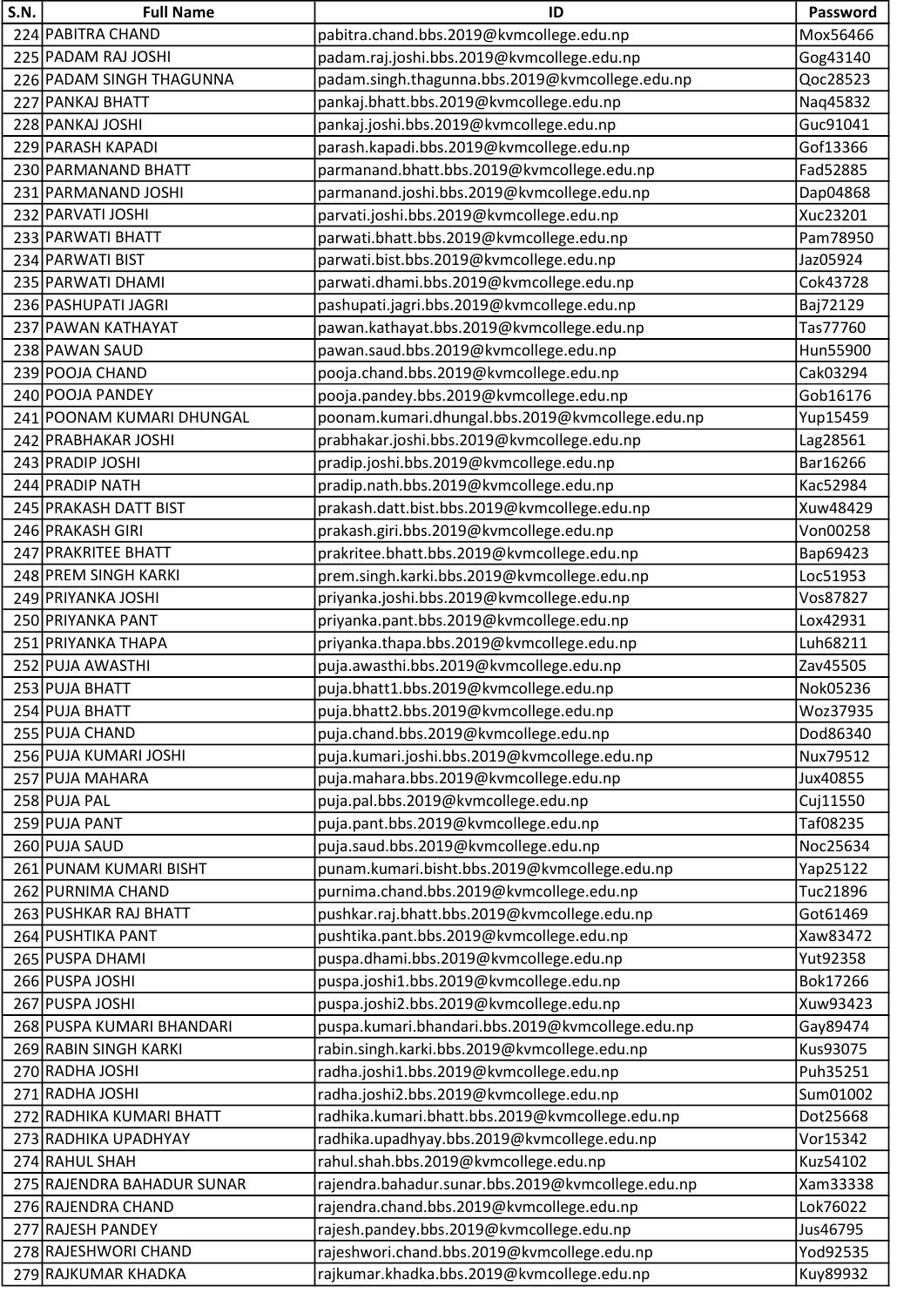| <b>S.N.</b> | <b>Full Name</b>                     | ID                                                                                 | Password             |
|-------------|--------------------------------------|------------------------------------------------------------------------------------|----------------------|
|             | 280 RAM BAHADUR CHAND                | ram.bahadur.chand.bbs.2019@kvmcollege.edu.np                                       | Jap25256             |
|             | 281 RAM DATT PAITOLA                 | ram.datt.paitola.bbs.2019@kvmcollege.edu.np                                        | Vud54748             |
|             | 282 RAMESH GURUDHAMI                 | ramesh.gurudhami.bbs.2019@kvmcollege.edu.np                                        | Vur33347             |
|             | 283 RASHMI CHAND                     | rashmi.chand.bbs.2019@kvmcollege.edu.np                                            | Hov95899             |
|             | 284 RATNA BHATT                      | ratna.bhatt.bbs.2019@kvmcollege.edu.np                                             | Rac87079             |
|             | 285 REKHA SAUD                       | rekha.saud.bbs.2019@kvmcollege.edu.np                                              | Hal53423             |
|             | 286 RENUKA JOSHI                     | renuka.joshi.bbs.2019@kvmcollege.edu.np                                            | Hap02023             |
|             | 287 RITA BHATT                       | rita.bhatt.bbs.2019@kvmcollege.edu.np                                              | Jaj20186             |
|             | 288 RITU BHATT                       | ritu.bhatt.bbs.2019@kvmcollege.edu.np                                              | Puk77516             |
|             | 289 RITU KARKI                       | ritu.karki.bbs.2019@kvmcollege.edu.np                                              | Xan52318             |
|             | 290 ROHIT KUMAR JOSHI                | rohit.kumar.joshi.bbs.2019@kvmcollege.edu.np                                       | Maz74427             |
|             | 291 ROSHAN PRASAD JOSHI              | roshan.prasad.joshi.bbs.2019@kvmcollege.edu.np                                     | Jub05633             |
|             | 292 ROSHANI CHAND                    | roshani.chand.bbs.2019@kvmcollege.edu.np                                           | Mot90080             |
|             | 293 ROSHANI THAPA                    | roshani.thapa.bbs.2019@kvmcollege.edu.np                                           | Yuz31768             |
|             | 294 SABINA RANA                      | sabina.rana.bbs.2019@kvmcollege.edu.np                                             | Dax54876             |
|             | 295 SABITRA KUMARI JOSHI             | sabitra.kumari.joshi.bbs.2019@kvmcollege.edu.np                                    | Rav25066             |
|             | 296 SABITRI JOSHI                    | sabitri.joshi.bbs.2019@kvmcollege.edu.np                                           | Dol61367             |
|             | 297 SAMJANA MAHARA                   | samjana.mahara.bbs.2019@kvmcollege.edu.np                                          | Kux90532             |
|             | 298 SANDHYA KHADKA                   | sandhya.khadka.bbs.2019@kvmcollege.edu.np                                          | Dof38150             |
|             | 299 SANGITA BHANDARI                 | sangita.bhandari.bbs.2019@kvmcollege.edu.np                                        | Caz43764             |
|             | 300 SANGITA CHAND                    | sangita.chand.bbs.2019@kvmcollege.edu.np                                           | Muh66037             |
|             | 301 SANGITA NATH                     | sangita.nath.bbs.2019@kvmcollege.edu.np                                            | Hud06272             |
|             | 302 SANGITA RAWAL                    | sangita.rawal.bbs.2019@kvmcollege.edu.np                                           | Vud86417             |
|             | 303 SANJU KUMARI JOSHI               | sanju.kumari.joshi.bbs.2019@kvmcollege.edu.np                                      | Fud68325             |
|             | 304 SANTOSH BAHADUR OKHEDA           | santosh.bahadur.okheda.bbs.2019@kvmcollege.edu.np                                  | Xos58126             |
|             | 305 SAPANA BHANDARI                  | sapana.bhandari.bbs.2019@kvmcollege.edu.np                                         | Zax39176             |
|             | 306 SARMILA URAW                     | sarmila.uraw.bbs.2019@kvmcollege.edu.np                                            | Dur03890             |
|             | 307 SAROJ KHATI<br>308 SARSWATI AIDI | saroj.khati.bbs.2019@kvmcollege.edu.np<br>sarswati.aidi.bbs.2019@kvmcollege.edu.np | Loq28129             |
|             | 309 SARSWATI JOSHI                   | sarswati.joshi.bbs.2019@kvmcollege.edu.np                                          | Caj38776<br>Tar66069 |
|             | 310 SARSWATI THAPA                   | sarswati.thapa.bbs.2019@kvmcollege.edu.np                                          | Moc47007             |
|             | 311 SARSWOTI MAHATA                  | sarswoti.mahata.bbs.2019@kvmcollege.edu.np                                         | Fuw95550             |
|             | 312 SAURAV SAUD                      | saurav.saud.bbs.2019@kvmcollege.edu.np                                             | Poh47964             |
|             | 313 SHANTI BHATT                     | shanti.bhatt.bbs.2019@kvmcollege.edu.np                                            | Quw15969             |
|             | 314 SHARADA BIST                     | sharada.bist.bbs.2019@kvmcollege.edu.np                                            | Dow26742             |
|             | 315 SHER BAHADUR RANACHHETRI         | sher.bahadur.ranachhetri.bbs.2019@kvmcollege.edu.np                                | Kuc81618             |
|             | 316 SHUSIL PAL                       | shusil.pal.bbs.2019@kvmcollege.edu.np                                              | Jar32866             |
|             | 317 SITA PANDEY                      | sita.pandey.bbs.2019@kvmcollege.edu.np                                             | Yuf77199             |
|             | 318 SITA PANT                        | sita.pant.bbs.2019@kvmcollege.edu.np                                               | Laf27278             |
|             | 319 SMRITI PANDEY                    | smriti.pandey.bbs.2019@kvmcollege.edu.np                                           | Zac36577             |
|             | 320 SONU BK                          | sonu.bk.bbs.2019@kvmcollege.edu.np                                                 | Zog30713             |
|             | 321 SUBASH CHAND                     | subash.chand.bbs.2019@kvmcollege.edu.np                                            | Suj26333             |
|             | 322 SUDIP KHATRI                     | sudip.khatri.bbs.2019@kvmcollege.edu.np                                            | Yur99651             |
|             | 323 SUJATA OKHEDA                    | sujata.okheda.bbs.2019@kvmcollege.edu.np                                           | Fod85184             |
|             | 324 SUJATA TER                       | sujata.ter.bbs.2019@kvmcollege.edu.np                                              | Fos03958             |
|             | 325 SUMAN NEPALI                     | suman.nepali.bbs.2019@kvmcollege.edu.np                                            | Xum88395             |
|             | 326 SUNIL PANT                       | sunil.pant.bbs.2019@kvmcollege.edu.np                                              | Zal26410             |
|             | 327 SUNITA BHAT                      | sunita.bhat.bbs.2019@kvmcollege.edu.np                                             | Mas80752             |
|             | 328 SURAJ DEWAL                      | suraj.dewal.bbs.2019@kvmcollege.edu.np                                             | Kop25829             |
|             | 329 SURAJ SINGH SAUD                 | suraj.singh.saud.bbs.2019@kvmcollege.edu.np                                        | Jor93381             |
|             | 330 SURENDRA PANT                    | surendra.pant.bbs.2019@kvmcollege.edu.np                                           | Roc40841             |
|             | 331 SURESH BOHARA                    | suresh.bohara.bbs.2019@kvmcollege.edu.np                                           | Sor63702             |
|             | 332 SURESH PRASAD JOSHI              | suresh.prasad.joshi.bbs.2019@kvmcollege.edu.np                                     | Way36761             |
|             | 333 SURESH SHARKI                    | suresh.sharki.bbs.2019@kvmcollege.edu.np                                           | Loc09166             |
|             | 334 SUSHIL JOSHI                     | sushil.joshi.bbs.2019@kvmcollege.edu.np                                            | Sas70292             |
|             | 335 SUSHILA CHAND                    | sushila.chand.bbs.2019@kvmcollege.edu.np                                           | Nut24289             |